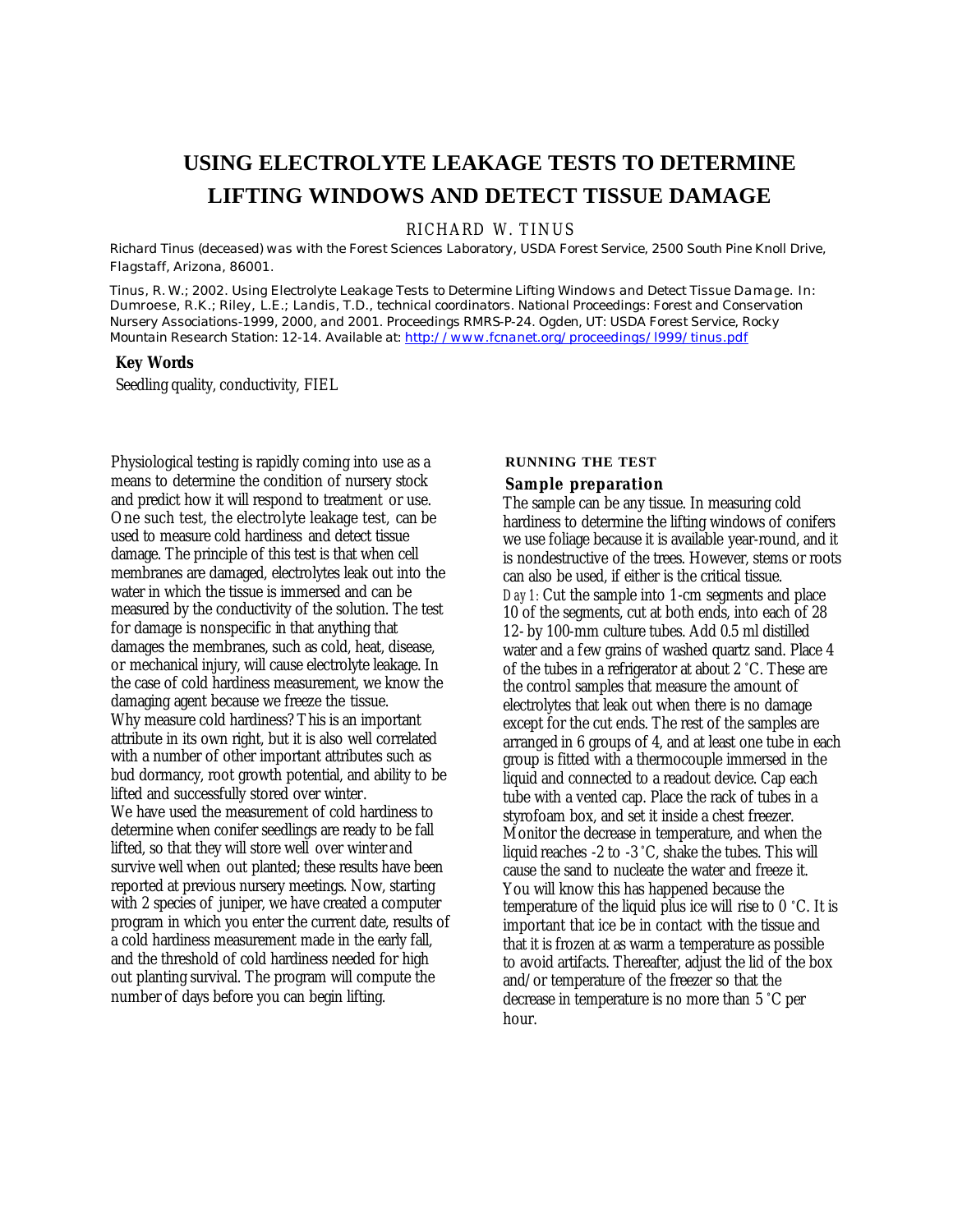In order to get a precise measurement you need to have some idea of how cold hardy the tissue is. Select 6 target temperatures that you expect will span the range from no damage to a complete kill. As a group of tubes reaches each of the successively lower temperatures, remove them and place them in a refrigerator to thaw.

After all of the tubes have been frozen to their target temperatures and thawed, add 5.5 ml distilled water and put them on an orbital shaker at about 120 rpm. The surface of the water should be rotating and agitating the foliage, but there should be no danger that the tubes would spill or be thrown off the shaker. *Day 2:* Leave the tubes on the shaker for about 20 hours. Measure the conductivity, being careful not lose any foliage or transfer it from one tube to the next. Start with the controls and proceed to groups frozen to successively lower temperatures. This way you can measure one tube after another without having to clean the probe between tubes. The readings can be recorded on a form or entered directly into a computer spreadsheet. If you have selected the target temperatures correctly, you will notice that the conductivity rises with lower freezing temperature.

Next, recap the tubes, place them in beakers of water, and boil for 20 minutes. This is to kill the tissue completely and release all of the electrolytes that can leak out. Put the tubes back on the shaker overnight for about 20 hours.

*Day 3:* Measure the conductivity again. This time the conductivity will be high in all of the tubes. Next, package the data in an ASCII file named FIELCOND.DAT and run FIEL.EXE (Appendix 1). The program subtracts the conductivity of the unfrozen controls from that of the frozen samples and then calculates an index of injury for each frozen sample. This represents the proportion of the total electrolytes that leaked out in response to the freezing. Sometimes the results are obvious by inspection, but it is better if you have a graphics program that will accept a data set and plot index of injury (Y axis) against freezing temperature (X axis) (Figure 1). We use the 50% index of injury as the benchmark for cold hardiness because it is usually near the midpoint on the curve and has the smallest confidence interval.

## **SARATOGA NURSERY SPRING 1999 RED PINE COLD HARDINESS**



Figure 1. To determine the temperature of the  $50\%$  index of injury graphically, plot the points as shown. Draw lines that best fit the data through the part of the curve that includes the 50% index of injury. Where the drawn line crosses the 50% level, project down to the horizontal axis and read the temperature.